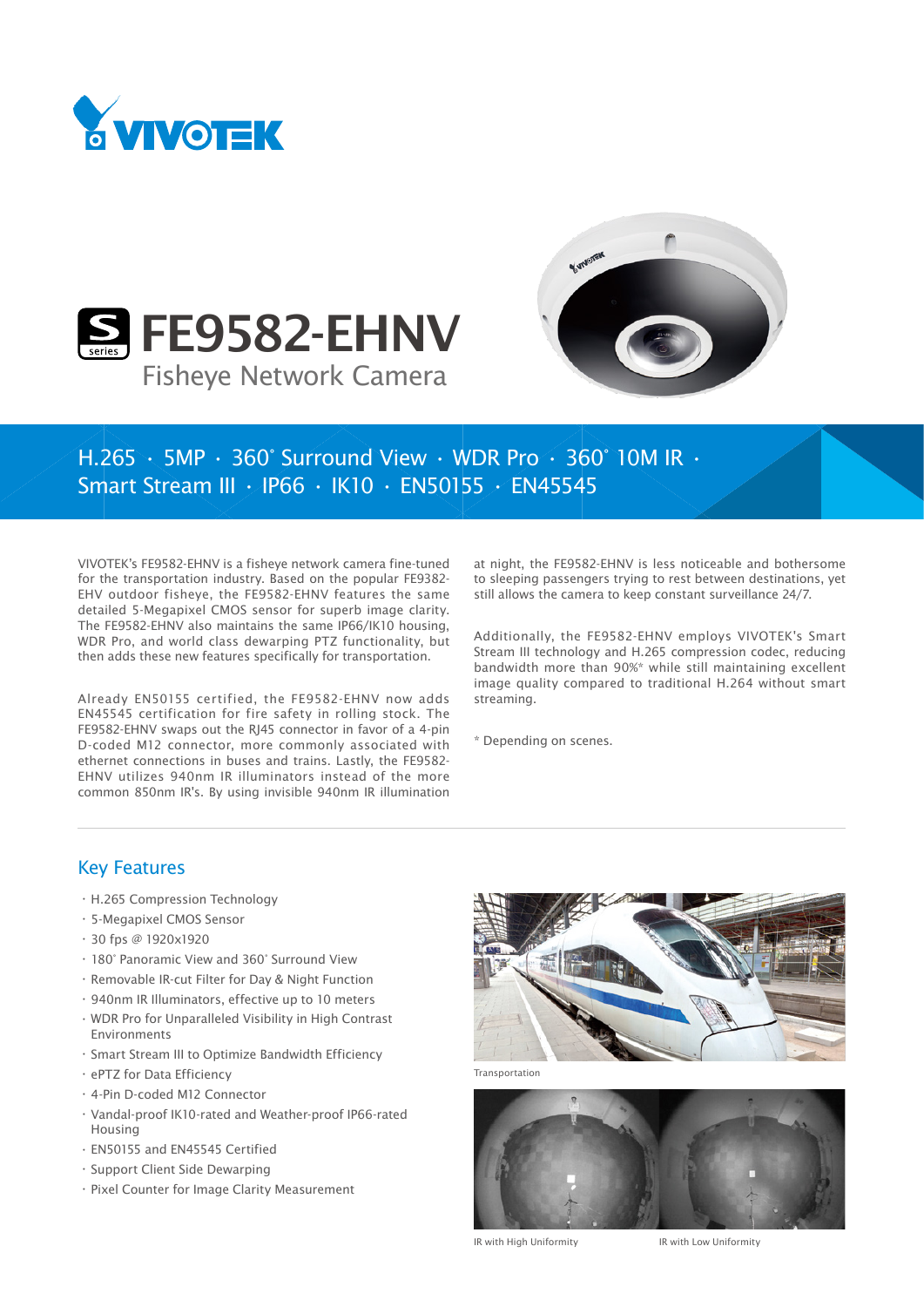## Technical Specifications

| Model                                   | FE9582-EHNV                                                                                                                                                                                                                                                                                                                |
|-----------------------------------------|----------------------------------------------------------------------------------------------------------------------------------------------------------------------------------------------------------------------------------------------------------------------------------------------------------------------------|
| <b>System Information</b>               |                                                                                                                                                                                                                                                                                                                            |
| CPU                                     | Multimedia SoC (System-on-Chip)                                                                                                                                                                                                                                                                                            |
| Flash                                   | 128MB                                                                                                                                                                                                                                                                                                                      |
| RAM                                     | 512MB                                                                                                                                                                                                                                                                                                                      |
| <b>Camera Features</b>                  |                                                                                                                                                                                                                                                                                                                            |
| Image Sensor                            | 1/1.8" Progressive CMOS in 3096x2094                                                                                                                                                                                                                                                                                       |
| <b>Maximum Resolution</b>               | 1920x1920                                                                                                                                                                                                                                                                                                                  |
| Lens Type                               | Fixed-focal                                                                                                                                                                                                                                                                                                                |
| Focal Length                            | $f = 1.47$ mm                                                                                                                                                                                                                                                                                                              |
| Aperture                                | F2.2                                                                                                                                                                                                                                                                                                                       |
| Field of View                           | 180° (Horizontal)<br>180° (Vertical)<br>180° (Diagonal)                                                                                                                                                                                                                                                                    |
| <b>Shutter Time</b>                     | 1/5 sec. to 1/32,000 sec.                                                                                                                                                                                                                                                                                                  |
| <b>WDR Technology</b>                   | <b>WDR Pro</b>                                                                                                                                                                                                                                                                                                             |
| Day/Night                               | Removable IR-cut filter for day & night<br>function                                                                                                                                                                                                                                                                        |
| Minimum Illumination                    | 0.18 Lux @ F2.2 (Color)<br>0.001 Lux @ F2.2 (B/W)                                                                                                                                                                                                                                                                          |
| Pan/Tilt/Zoom<br><b>Functionalities</b> | ePTZ:<br>12x digital zoom (12x on IE plug-in)                                                                                                                                                                                                                                                                              |
| <b>IR Illuminators</b>                  | Built-in IR illuminators, effective up to 10<br>meters<br>940nm IR LED*6                                                                                                                                                                                                                                                   |
| On-board Storage                        | Slot type: MicroSD/SDHC/SDXC card slot<br>Seamless Recording                                                                                                                                                                                                                                                               |
| <b>Video</b>                            |                                                                                                                                                                                                                                                                                                                            |
| Compression                             | H.265, H.264, MJPEG                                                                                                                                                                                                                                                                                                        |
| Maximum Frame Rate                      | H.265/H.264: 30 fps @ 1920x1920<br>MJPEG: 12 fps @ 1920x1920                                                                                                                                                                                                                                                               |
| <b>Maximum Streams</b>                  | 4 simultaneous streams                                                                                                                                                                                                                                                                                                     |
| S/N Ratio                               | 42.3dB                                                                                                                                                                                                                                                                                                                     |
| Dynamic Range                           | 100dB                                                                                                                                                                                                                                                                                                                      |
| Video Streaming                         | Adjustable resolution, quality and bitrate;<br>Smart Stream III                                                                                                                                                                                                                                                            |
| Image Settings                          | Time stamp, text overlay, flip & mirror;<br>Configurable brightness, contrast,<br>saturation, sharpness, white balance,<br>exposure control, gain, backlight<br>compensation, privacy masks; Scheduled<br>profile settings, 3D noise reduction;<br>Adjustable image size, quality and bit rate,<br>defog; Pixel calculator |
| Audio                                   |                                                                                                                                                                                                                                                                                                                            |
| Audio Capability                        | Two-way audio                                                                                                                                                                                                                                                                                                              |

| Compression                  | G.711, G.726                                                                                                                                                                                                      |
|------------------------------|-------------------------------------------------------------------------------------------------------------------------------------------------------------------------------------------------------------------|
| Interface                    | Built-in microphone<br>External microphone input<br>External line output                                                                                                                                          |
| <b>Effective Range</b>       | 5 meters                                                                                                                                                                                                          |
| <b>Network</b>               |                                                                                                                                                                                                                   |
| Users                        | Live viewing for up to 10 clients                                                                                                                                                                                 |
| Protocols                    | IPv4, IPv6, TCP/IP, HTTP, HTTPS, UPnP,<br>RTSP/RTP/RTCP, IGMP, SMTP, FTP, DHCP,<br>NTP, DNS, DDNS, PPPoE, CoS, QoS, SNMP,<br>802.1X, UDP, ICMP, ARP, SSL, TLS, CIFS/<br><b>SMB</b>                                |
| Interface                    | 10 Base-T/100 Base-TX Ethernet<br>(M12, Female, 4pin D-coded)                                                                                                                                                     |
| ONVIF                        | Supported, specification available at<br>www.onvif.org                                                                                                                                                            |
| <b>Intelligent Video</b>     |                                                                                                                                                                                                                   |
| Video Motion Detection       | Five-window video motion detection                                                                                                                                                                                |
| <b>Alarm and Event</b>       |                                                                                                                                                                                                                   |
| Alarm Triggers               | Motion detection, manual trigger, digital<br>input, periodical trigger, system boot,<br>recording notification, camera tampering<br>detection, audio detection, MicroSD card<br>life expectancy                   |
| <b>Alarm Events</b>          | Event notification using digital output,<br>HTTP, SMTP, FTP, NAS server and MicroSD<br>Card<br>File upload via HTTP, SMTP, FTP, NAS<br>server and MicroSD Card                                                    |
| <b>General</b>               |                                                                                                                                                                                                                   |
| Connectors                   | M12 4-pin connector<br>Audio input*1<br>Audio output*1<br>DC 12V power input*1<br>Digital input*1<br>Digital output*1                                                                                             |
| <b>LED Indicator</b>         | System power and status indicator                                                                                                                                                                                 |
| Power Input                  | <b>DC 12V</b><br>IEEE 802.3at PoE Class 4                                                                                                                                                                         |
| <b>Power Consumption</b>     | Max. 20 W                                                                                                                                                                                                         |
| Dimensions                   | $\varnothing$ 160 x 51 mm                                                                                                                                                                                         |
| Weight                       | 762 g                                                                                                                                                                                                             |
| Casing                       | Weather-proof IP66-rated housing<br>Vandal-proof IK10-rated metal housing                                                                                                                                         |
| <b>Safety Certifications</b> | CE, LVD, FCC Class A, VCCI, C-Tick, UL,<br>EN50155, EN45545                                                                                                                                                       |
| <b>Operating Temperature</b> | <b>Starting Temperature:</b><br>$-25^{\circ}$ C ~ 55 $^{\circ}$ C (-13 $^{\circ}$ F ~ 131 $^{\circ}$ F)<br><b>Working Temperature:</b><br>$-40^{\circ}$ C ~ 55 $^{\circ}$ C ( $-40^{\circ}$ F ~ 131 $^{\circ}$ F) |
| Humidity                     | 90%                                                                                                                                                                                                               |
| Warranty                     | 36 months                                                                                                                                                                                                         |
|                              |                                                                                                                                                                                                                   |